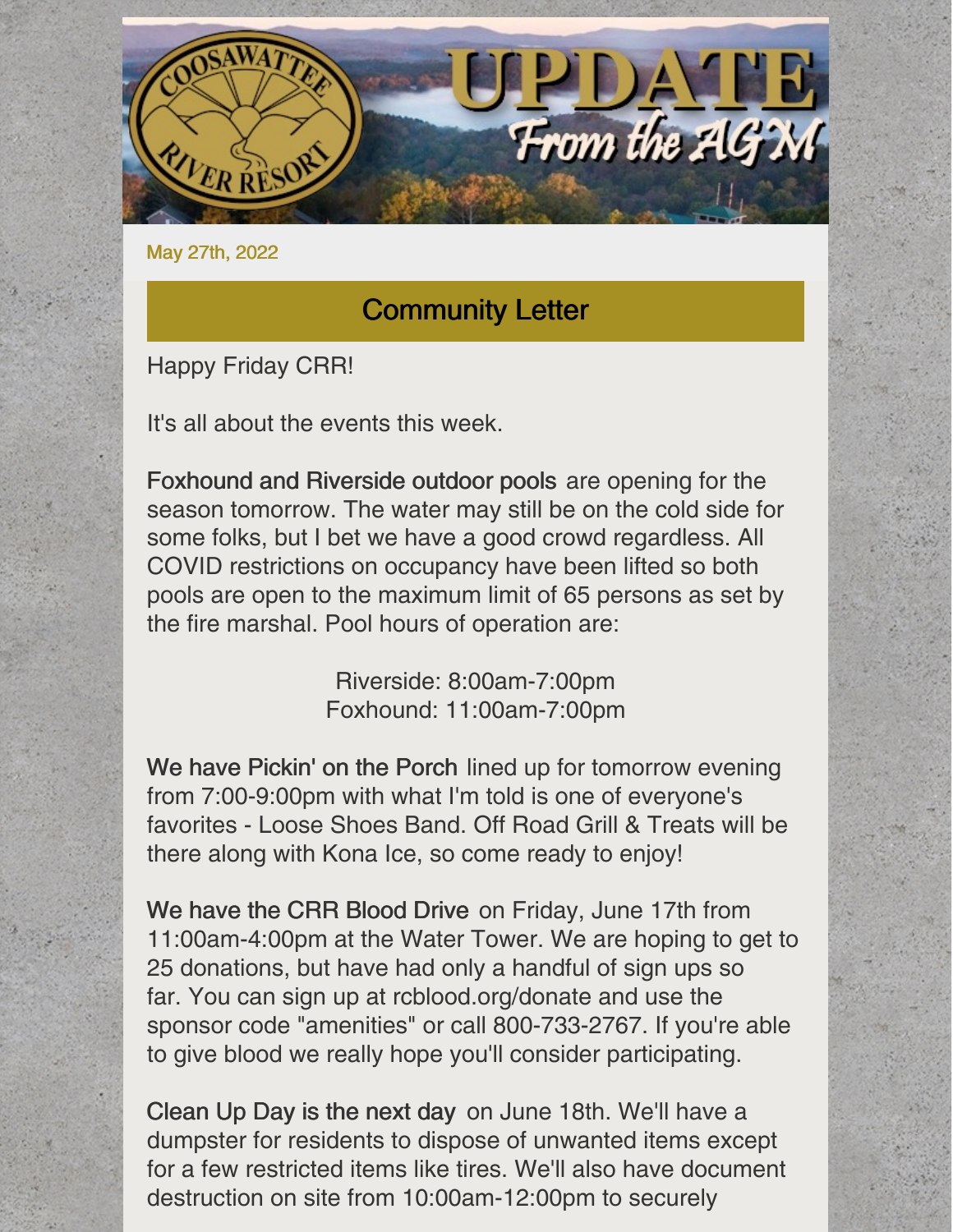dispose of any private materials you may no longer need.

Well, I know you need no encouragement to get out there and enjoy the nice weather and everything that's going on this weekend, so get to it, have fun, be mindful of the reason for the holiday, remember those who served, and have a great weekend!

Until next week,

Racey Cave Asst. General Manager

# Message From Your Environmental Conservation Committee

#### Save the date!

Join us at the Water Tower for a Firewise program on Friday, June 10th at 5pm. We will learn the ins and outs of fire safety from Frank Riley and his team.

## Good Neighbor Club

Good Neighbor Club Cookout at East Park Friday, June 3rd, 6:00pm

Welcome back! And welcome to new homeowners and property owners in Coosawattee.

Outdoor event at East Park pavilion. Take Ellington gate to the five-way stop and turn right.

Dinner starts at 6:00 PM

Attendees are asked to bring the following: six servings for individuals, and couples should bring enough to serve 12.

A through J: Salads - green salads, macaroni or potato salad, coleslaw, sliced tomatoes, lettuce, onions, etc.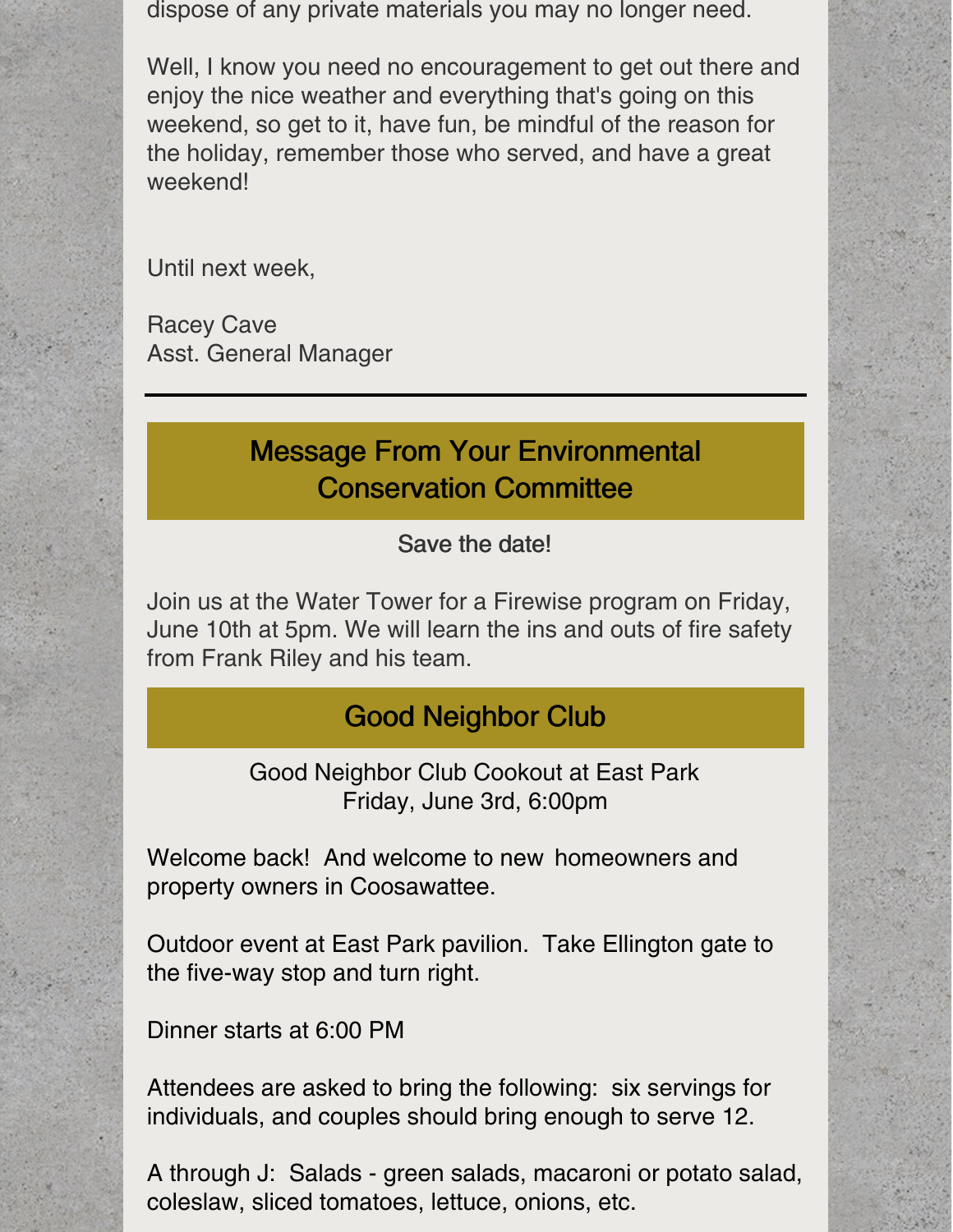K through R: Sides - baked beans, corn casserole, etc.

S through Z: Desserts

GNC will furnish hamburgers, hot dogs, buns, and condiments as well as sodas, tea, and coffee and paper goods.

Your guests are always welcome. If you bring a guest, please just bring a bit of extra food, but let me know how many will be in your party.

It's important to let us know if you are planning on attending so we can have enough food prepared.

Feel free to contact me by call or text at 770-757-0851 or email [kallred@etcmail.com](mailto:kallred@etcmail.com) if you have any questions and to reserve your spot.

Kay Allred President, Good Neighbor Club

### **Announcements**

- With the nicer weather, we are seeing an uptick in UTV and ATV traffic on private roads. With so many new residents we wanted to mention that UTVs and ATVs need to be registered before being used in the community (just stop by the POA offices). Also, please be mindful that some roads are private roads not owned or maintained by the Association. If a road is marked private, please consider it private property and do not proceed.
- EMC Water is going paperless! If interested in discontinuing your paper bill or enrolling in auto billing, please email to **[lindakey@mycrra.com](mailto:lindakey@mycrra.com)** with your correct email address, phone number, account number or lot number.
- If you're new and wondering how you get one of those nice-looking 911 address signs, you can find the order form by clicking [here](https://www.mycrra.com/information).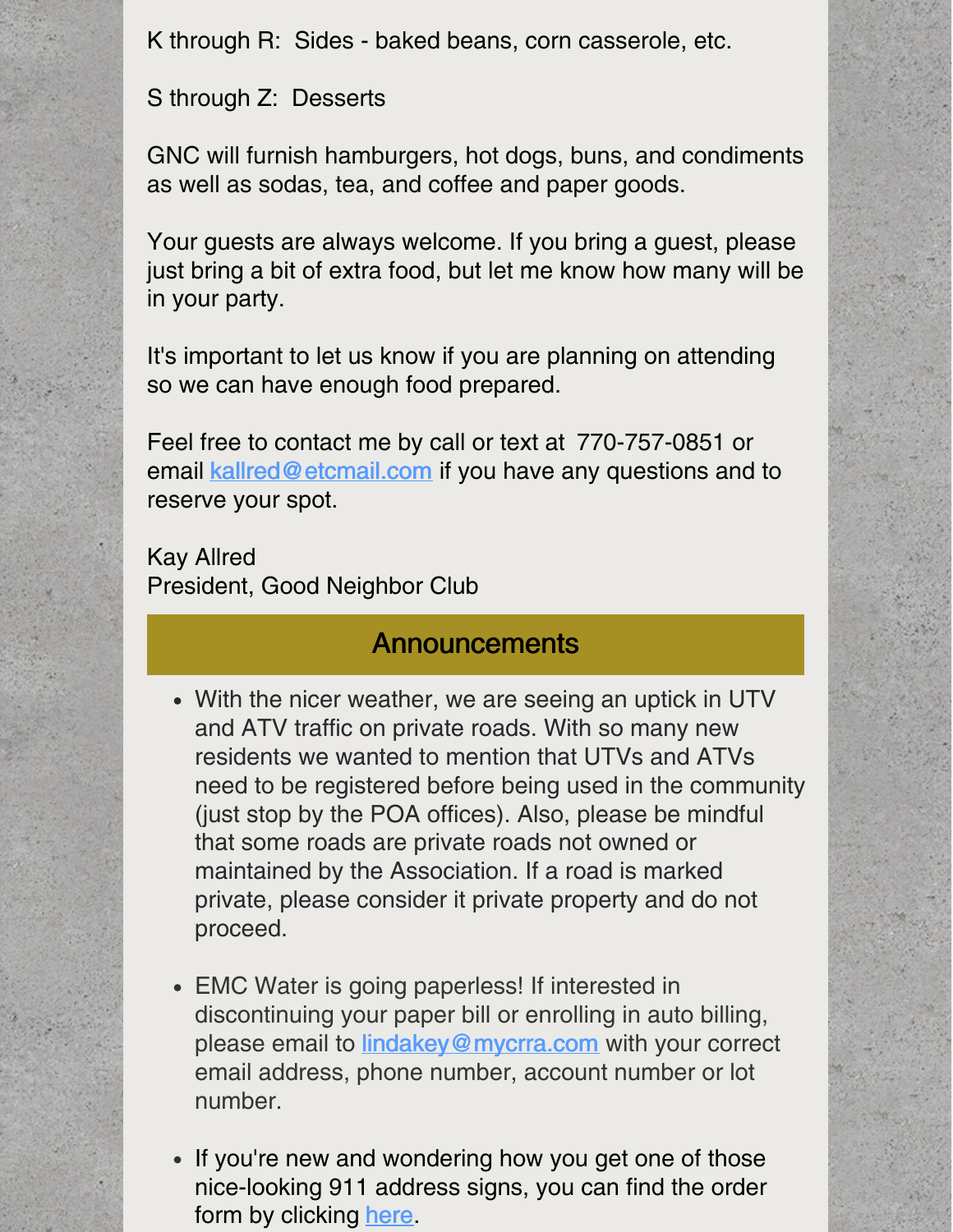Do not speed! Make sure to follow the speed limit. This is not only to avoid accidents but to also reduce the amount of dust for your neighbors.

# Job Openings

#### We want you to join our team here at the Coosawattee River Resort!

We offer paid time off, paid health insurance, and paid national holidays for all full-time employees.

We have job openings for Enforcement, Patrol, Housekeepers, Maintenance, and Gate Attendants.

Serious applicants please call 706-640-4010 or email your resume to [michelekellogg@mycrra.com](mailto:michelekellogg@mycrra.com).

We are looking for seasonal team members! If you or someone you know may be interested in working as a pool attendant this summer, contact Jan Adams at [janadams@mycrra.com](mailto:janadams@mycrra.com).

## Emergency Alert & Support Options

In case of emergency dial 911 To report non-emergencies, call Central at 706-640-4010

> For DwellingLive support, please email: [dwellinglive@mycrra.com](mailto:dwellinglive@mycrra.com)

For Accounting issues, please email: [accounting@mycrra.com](mailto:accounting@myccra.com)

For Campground Water Issues, please email: Repairs: [facilities@mycrra.com](mailto:facilities@mycrra.com) Water Billing: [accounting@mycrra.com](mailto:accounting@mycrra.com)

For general resident concerns, please email: [customerservice@mycrra.com](mailto:customerservice@mycrra.com)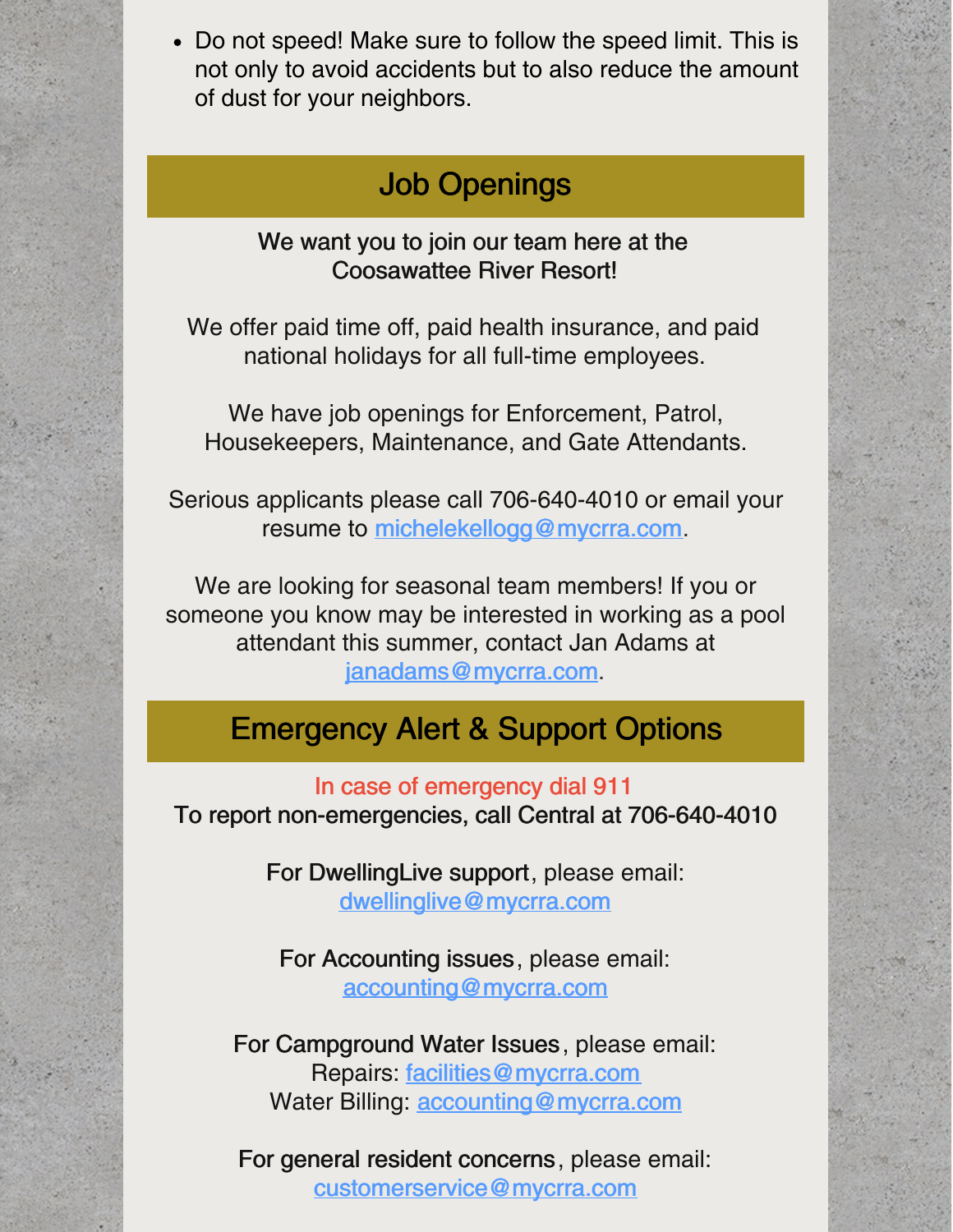To sign up to receive text alerts , email your phone number to: [textalerts@mycrra.com](http://textalerts@mycrra.com)

## Board Member List

- Beaver Bend
- Randy Click [rclick@mycrra.com](mailto:rclick@mycrra.com) term exp. 2022
- Susan Decker [sdecker@mycrra.com](mailto:sdecker@mycrra.com) term exp. 2022
- Jeff Jackman [jeffjackman@mycrra.com](mailto:jeffjackman@mycrra.com) term exp. 2024
- Beaver Lake
- Bill Elliott [billelliott@mycrra.com](mailto:billelliott@mycrra.com) term exp. 2022
- Virginia Chapman [virginiachapman@mycrra.com](mailto:virginiachapman@mycrra.com) term exp. 2023
- Eagle Mountain
- Debra Sundberg debrasundberg@mycrra.com term exp. 2022
- Jorge Fernandez [jorgefernandez@mycrra.com](mailto:jorgefernandez@mycrra.com) term exp. 2023
- Vito Molfetto [vitomolfetto@mycrra.com](mailto:vitomolfetto@mycrra.com) term exp. 2024
- Beaver Forest
- Bob Hazzard [bobhazzard@mycrra.com](mailto:bobhazzard@mycrra.com) term exp. 2022
- Dave Bennett [dbennett@mycrra.com](mailto:dbennett@mycrra.com) term exp. 2023
- Beth Miros [bethmiros@mycrra.com](mailto:bethmiros@mycrra.com) term exp. 2024
- Eagle Mountain Campground
- Shelah Muse [smuse@mycrra.com](mailto:smuse@mycrra.com) term exp. 2022
- Malcom Carter [malcolmcarter@mycrra.com](mailto:malcolmcarter@mycrra.com) term exp. 2023
- Thomas Miller [thomasmiller@mycrra.com](mailto:thomasmiller@mycrra.com) term exp. 2024

CRRA Departmental contact info can be found on our website by clicking the "Support" link at the top of the page.

Wish to bring your ideas or concerns to the Board of Directors? Email me at [raceycave@mycrra.com](mailto:customerservice@mycrra.com) by noon on